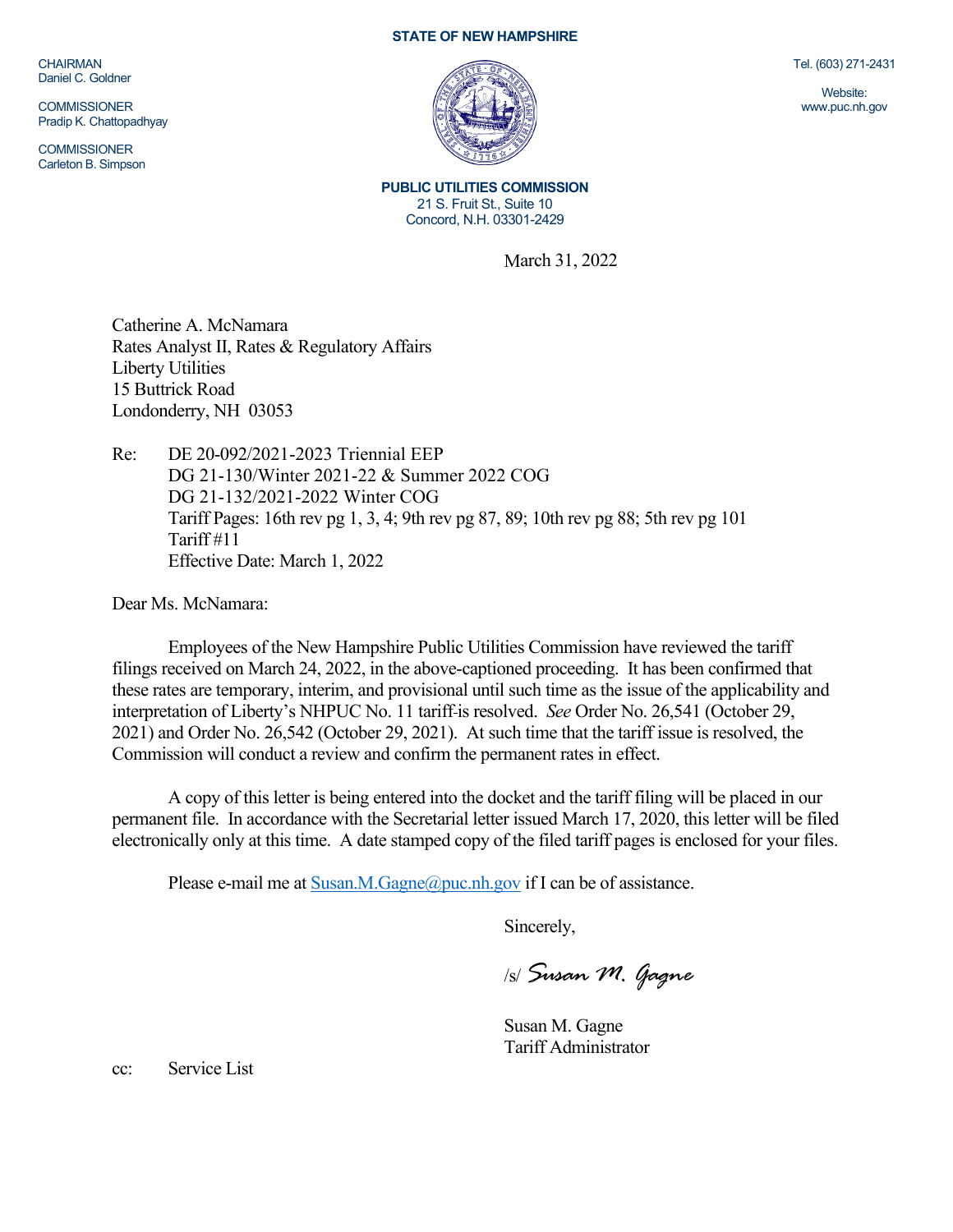ClerksOffice@puc.nh.gov amanda.o.noonan@energy.nh.gov asbury@unitil.com atakasugi@synapse-energy.com brandy.chambers@eversource.com bryant.robinson@eversource.com carroll@unitil.com catherine.mcnamara@libertyutilities.com chris@cleanenergynh.org clane@synapse-energy.com david.k.wiesner@energy.nh.gov david.simek@libertyutilities.com demeris@unitil.com dgoldberg@synapse-energy.com dhill@energyfuturesgroup.com donald.m.kreis@oca.nh.gov downesm@unitil.com eemerson@primmer.com elevin@veic.org elizabeth.r.nixon@energy.nh.gov eric.stanley@libertyutilities.com erin.engstrom@eversource.com fossumm@unitil.com frank.melanson@eversource.com gary.m.cronin@energy.nh.gov genestj@unitil.com gouldingc@unitil.com heather.tebbetts@libertyutilities.com jacqueline.m.trottier@energy.nh.gov jarvis@unitil.com jay.e.dudley@energy.nh.gov jessica.chiavara@eversource.com jmarks@acadiacenter.org john.butler@eversource.com joseph.fontaine@des.nh.gov josie.gage@oca.nh.gov

julianne.m.desmet@oca.nh.gov jvanrossum@clf.org karen.sinville@libertyutilities.com katherine.peters@eversource.com kelly@cleanenergynh.org kiersten.williams@eversource.com kimberly.dragoo@libertyutilities.com marc.lemenager@eversource.com maromilee.emerick@eversource.com maureen.karpf@libertyutilities.com Maureen.l.reno@oca.nh.gov mcdonald@optenergy.com mdean@mdeanlaw.net Melissa.Samenfeld@libertyutilities.com michael.sheehan@libertyutilities.com Mosenthal@OptEnergy.com nelson.medeiros@eversource.com nhregulatory@eversource.com nkrakoff@clf.org ocalitigation@oca.nh.gov palma@unitil.com paul.b.dexter@energy.nh.gov ralph.prahl@gmail.com rburke@nhla.org rclouthier@snhs.org rebecca.ohler@des.nh.gov sam@cleanenergynh.org Scott.T.Balise@energy.nh.gov sgeiger@orr-reno.com skumatz@serainc.com stephen.r.eckberg@energy.nh.gov steven.elliott@eversource.com stower@nhla.org taylorp@unitil.com thomas.c.frantz@energy.nh.gov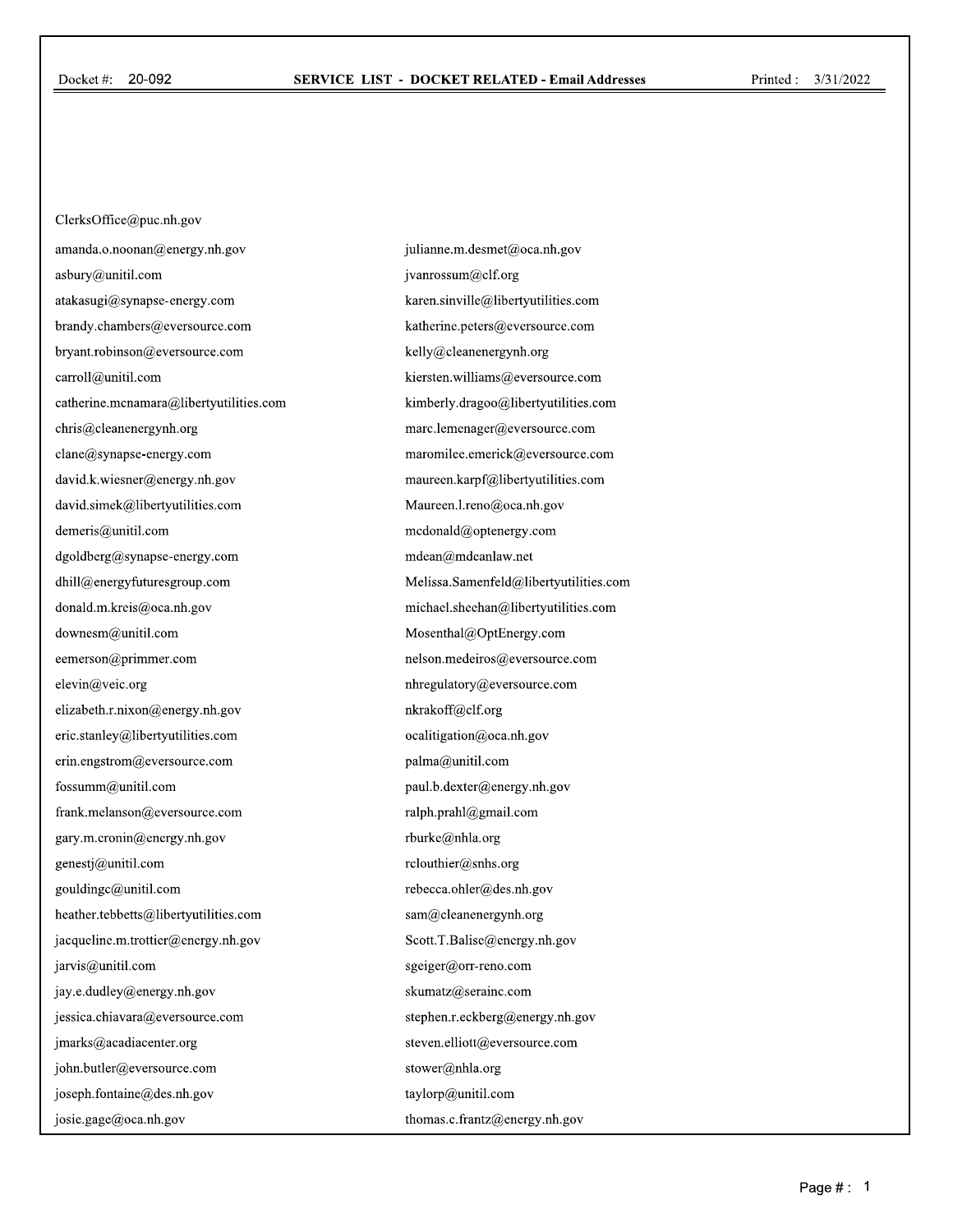tina.poirier@libertyutilities.com

tracy.dyke-redmond@eversource.com

twoolf@synapse-energy.com

 $\mbox{wirtino}\xspace @ \mbox{connect.net}$ 

woodsca@nhec.com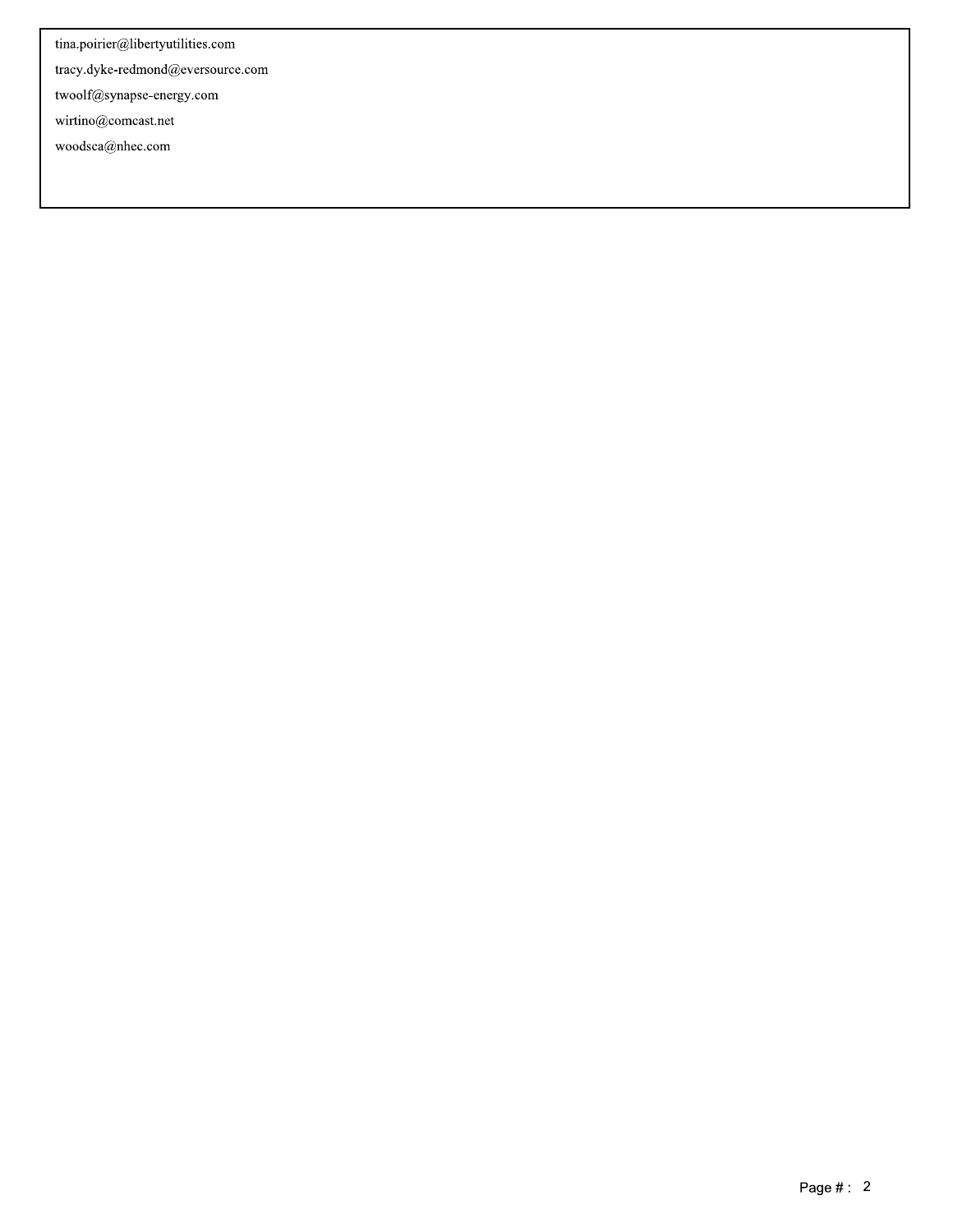ClerksOffice@puc.nh.gov

amanda.o.noonan@energy.nh.gov

ckimball@keeganwerlin.com

david.simek@libertyutilities.com

deborah.gilbertson@libertyutilities.com

donald.m.kreis@oca.nh.gov

Energy-Litigation@energy.nh.gov

Erica.Menard@libertyutilities.com

karen.sinville@libertyutilities.com

kpenders@keeganwerlin.com

mary.casey@libertyutilities.com

mary.e.schwarzer@energy.nh.gov

maureen.karpf@libertyutilities.com

Maureen.l.reno@oca.nh.gov

michael.sheehan@libertyutilities.com

ocalitigation@oca.nh.gov

paul.b.dexter@energy.nh.gov

 $\rm seven.mullen@liberty utilities.com$ 

thomas.c.frantz@energy.nh.gov